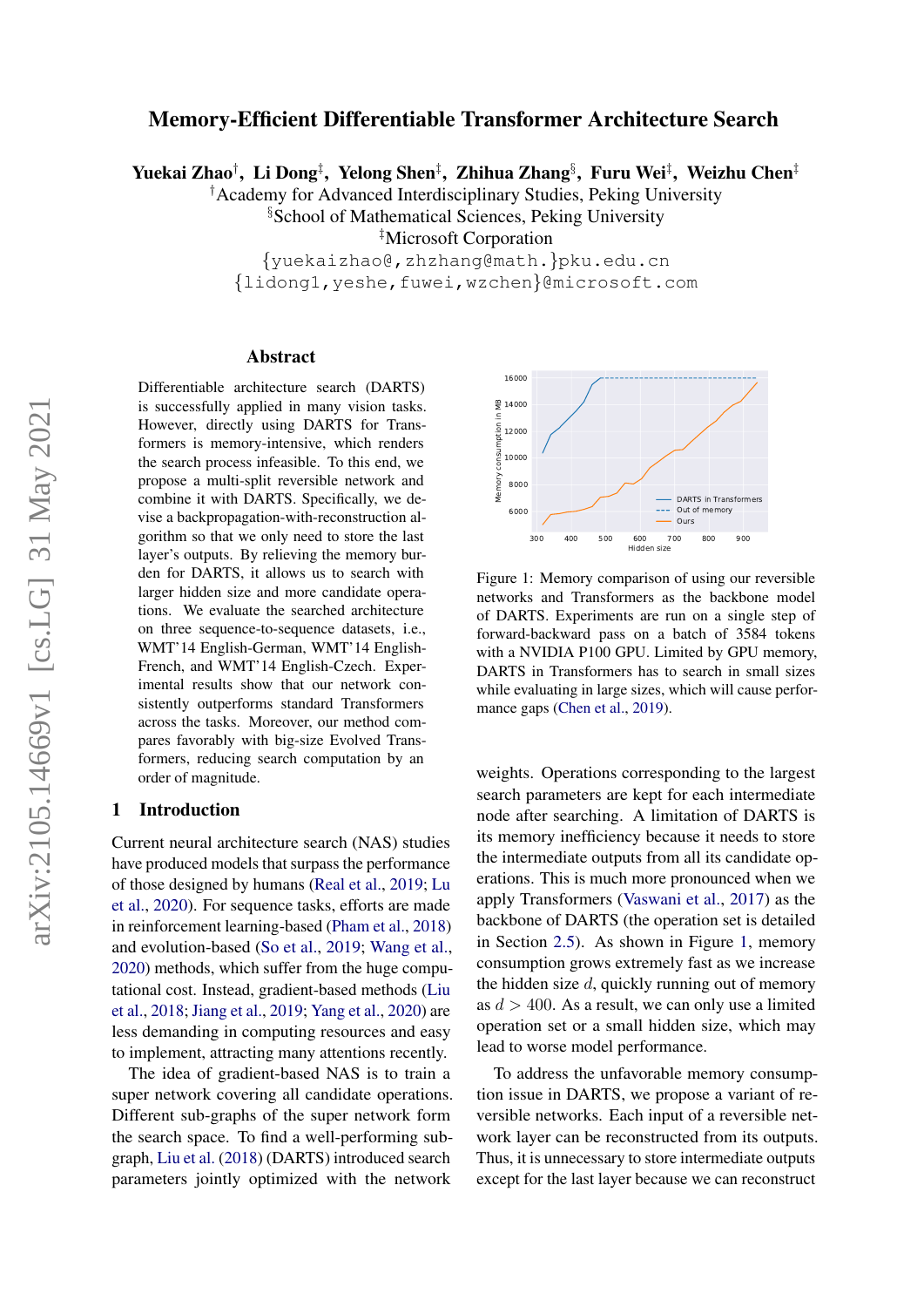them during backpropagation (BP). Inspired by the idea of RevNets [\(Gomez et al.,](#page-9-4) [2017\)](#page-9-4), we devise a multi-split reversible network. Each split contains a mixed operation search node to enable DARTS. Also, only a small modification of BP is needed to enable gradient calculation with input reconstruction. We show the memory consumption of our method in Figure [1,](#page-0-0) which on average halves the amount of memory required in the vanilla DARTS. We can search larger, deeper networks with a richer candidate operation set under the same memory constraint.

Our method is generic to handle various network structures. In this work, we focus on the sequenceto-sequence task. We first perform the architecture search using the WMT'14 English-German translation task. The resulting architecture is then re-trained on three datasets: WMT'14 English-German, WMT'14 English-French, and WMT'14 English-Czech. We achieve consistent improvement over standard Transformers in all tasks. At a medium model size, we can have the same translation quality as the original "big" Transformer with 69% fewer parameters. At a big model size, we exceed the performance of the Evolved Transformer [\(So et al.,](#page-10-1) [2019\)](#page-10-1), with the computational cost lowered by an order of magnitude. We will make our code and models publicly available.

### 2 Methodology

We give a detailed description of our method. In Section [2.1,](#page-1-0) we introduce DARTS and its memory inefficiency when applying in Transformers. In Section [2.2,](#page-1-1) we propose a multi-split reversible network, which works as the backbone of our memoryefficient architecture search approach. Section [2.3](#page-2-0) shows a backpropagation-with-reconstruction algorithm. In Section [2.4,](#page-3-1) we manage to combine DARTS with our reversible networks. Finally, in Section [2.5,](#page-3-0) we summarize the proposed algorithms with more details.

# <span id="page-1-0"></span>2.1 Differentiable Architecture Search in **Transformers**

Following [\(Liu et al.,](#page-9-2) [2018\)](#page-9-2), we explain the idea of differentiable architecture search (DARTS) within a one-layer block. Let  $\mathcal O$  be the candidate operation set (e.g., Self Attention, FFN, Zero). Each operation  $o \in \mathcal{O}$  represents some function that can be applied to the layer inputs or hidden states (denoted  $X$ ). The key of DARTS is to use a mixed operation search node  $f(X)$  to relax the categorical choice of a specific operation to a softmax over all candidate operations:

$$
f(X) = \sum_{o \in \mathcal{O}} \frac{\exp(\alpha_o)}{\sum_{o' \in \mathcal{O}} \exp(\alpha_{o'})} o(X), \quad (1)
$$

where the  $\alpha$  are trainable parameters of size  $|\mathcal{O}|$ that determines the mixing weights. During searching, a one-layer block contains several search nodes. The task is to find a suitable set of  $\alpha$  for each search node. At the end of the search, the resulting operation in each node is determined by:

<span id="page-1-2"></span>
$$
f = \underset{o \in \mathscr{O}}{\arg \max} \, \alpha_o. \tag{2}
$$

We optimize the  $\alpha$  together with network weights  $\theta$  by gradient descent. A good architecture means performing well on the searching validation set, such that we optimize  $\alpha$  with validation loss  $L_{val}$ and  $\theta$  with training loss  $L_{train}$ :

$$
\min_{\alpha} L_{val}(\theta^*(\alpha), \alpha),
$$
  
s.t.  $\theta^*(\alpha) = \argmin_{\theta} L_{train}(\theta, \alpha).$ 

In practice, we update  $\alpha$  by  $\nabla_{\alpha}L_{val}$  and  $\theta$  by  $\nabla_{\theta} L_{train}$  in each step.

It is easy to directly apply DARTS in Transformers by replacing some or all operations in a Transformer block with mixed operation search nodes. For example, we can change the transformer decoder block from Self Attn → Cross Attn → FFN to Search Node 1  $\rightarrow$  Cross Attn  $\rightarrow$ Search Node 2. Note that a search node outputs a weighted sum of different operations. To enable gradient calculation in the backward pass, we need to store every operation's output, which results in a steep rise in memory consumption during searching. Figure [1](#page-0-0) shows the memory consumption of using 2 search nodes in both Transformer encoder and decoder. DARTS run out of memory easily, even at a small hidden size.

#### <span id="page-1-1"></span>2.2 Multi-split Reversible Networks

To relieve the memory burden of DARTS in Transformers, we use reversible networks. A reversible network layer's input can be reconstructed from its output. Suppose a network is comprised of several reversible layers. We do not need to store intermediate outputs except the last layer, because we can reconstruct them from top to bottom during backpropagation (BP). Denote by X and  $f(X)$  the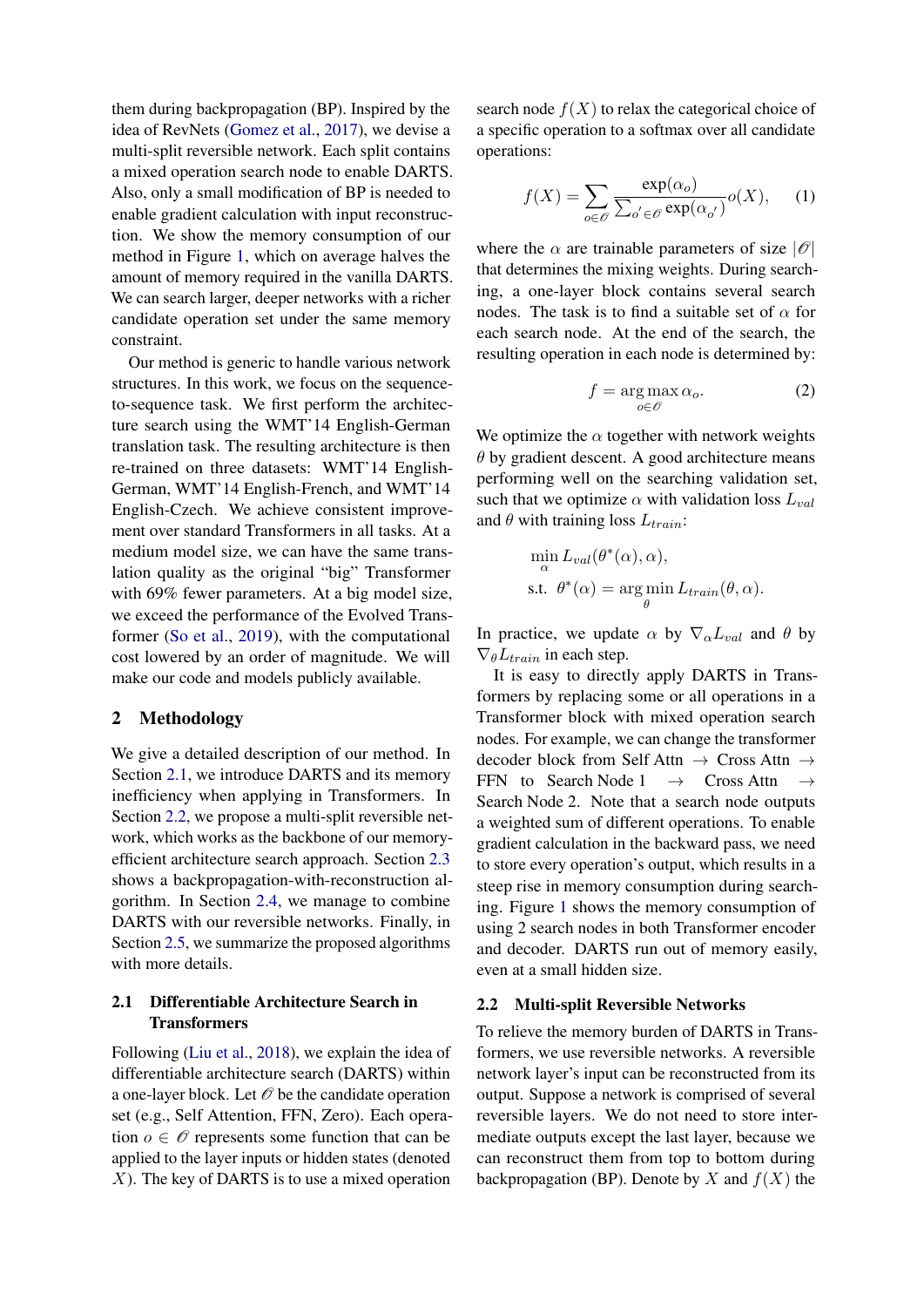<span id="page-2-2"></span>

Figure 2: This figure is a demonstration of DARTSformer. (a) shows an n-split ( $n = 3$ ) reversible network, which serves the backbone of our method. (b) shows the design of activations to enable differentiable architecture search. Each  $X_k$  and  $Y_k$  are in  $R^{l \times d}$ . The k-th pooling takes the concatenation of  $X_{i>k}$  and  $Y_{i as the input, and outputs$ a tensor in  $R^{l \times d}$ . The operation search gives a weighted average of the outputs of each candidate operation.

layer input and the layer output, respectively. X is first split along the embedding/channel dimension into *n* equal parts  $\{X_1, \cdots, X_n\}$ . A RevNets [\(Gomez et al.,](#page-9-4) [2017\)](#page-9-4) alike operation is applied to each  $X_k$ , which yields  $Y_k$ .  $f(X)$  is a concatenation of  ${Y_1, \dots, Y_n}$  along the split dimension:

$$
Y_1 = X_1 + G_1(X_{i>1}, \theta_1),
$$
  
\n...  
\n
$$
Y_k = X_k + G_k(X_{i>k}, Y_{i  
\n...  
\n
$$
Y_n = X_n + G_n(Y_{i  
\n(3)
$$
$$

 $G_k$  is a mixed operation node during the architecture search process. After searching,  $G_k$  is a deterministic operation given by  $\arg \max_{\alpha \in \mathcal{O}} \alpha_o$ . Detailed discussions can be found in Section [2.4.](#page-3-1)

The reversibility of Eq. [\(3\)](#page-2-1) needs rigorous validation, such that the input  $X$  can be easily reconstructed from  $f(X)$ :

$$
X_n = Y_n - G_n(Y_{i < n}, \theta_n),
$$
\n...\n
$$
X_k = Y_k - G_k(X_{i > k}, Y_{i < k}, \theta_k),
$$
\n...\n
$$
X_1 = Y_1 - G_1(X_{i > 1}, \theta_1).
$$
\n(4)

Part (a) of Figure [2](#page-2-2) illustrates a 3-split reversible network, which we frequently employ throughout our experiments for simplicity.

#### <span id="page-2-0"></span>2.3 Backpropagation with Reconstruction

Consider the problem of backpropagating (BP) through a reversible layer. Based on the layer

output  $f(X)$  = Concat $(Y_1, \dots, Y_n)$  and its total derivative  $df(X) = \text{Concat}(dY_1, \dots, dY_n),$ we need to calculate the layer input  $X =$ Concat $(X_1, \dots, X_n)$ , its total derivative  $dX =$ Concat $(dX_1, \dots, dX_n)$ , and the derivatives of the network weights  $d\theta_1, \cdots, d\theta_n$ .

<span id="page-2-1"></span>We show the BP-with-reconstruction through a single layer in Algorithm [1.](#page-3-2)  $[\cdot]$  represents Concat $(\cdot)$ for simplicity reasons. In Line 9 of Algorithm [1,](#page-3-2)  $d\theta_k$  is calculated as a side effect. Line 10 shows the reconstruction process, where each split  $X_k$ is recovered in the order of  $n$  to 1. In Algorithm [1,](#page-3-2)  $\text{grad}_k$  works as a gradient accumulator, which keeps track of all derivatives associated with  $X_k$ . A repetitive application of Algorithm [1](#page-3-2) enables us to backpropagate through a sequence of reversible layers. Only the top layer's outputs require storage, which makes it much more memory-efficient.

Roughly speaking, for a network with  $N$  connections, the forward and backward passes require approximately  $N$  and  $2N$  add-multiply operations, respectively. Since we need to reconstruct  $X$  from  $f(X)$ , the re-calculation requires another N addmultiply operations, making it 33% slower. Fortunately, we can only need Algorithm [1](#page-3-2) for architecture search and will re-train the resulting network with ordinary BP. The search process turns out to converge fast. The computational overhead does not become a severe problem.

<span id="page-2-3"></span><sup>&</sup>lt;sup>1</sup>Automatic differentiation routines, e.g.  $tf$ , gradient, torch.autograd.backward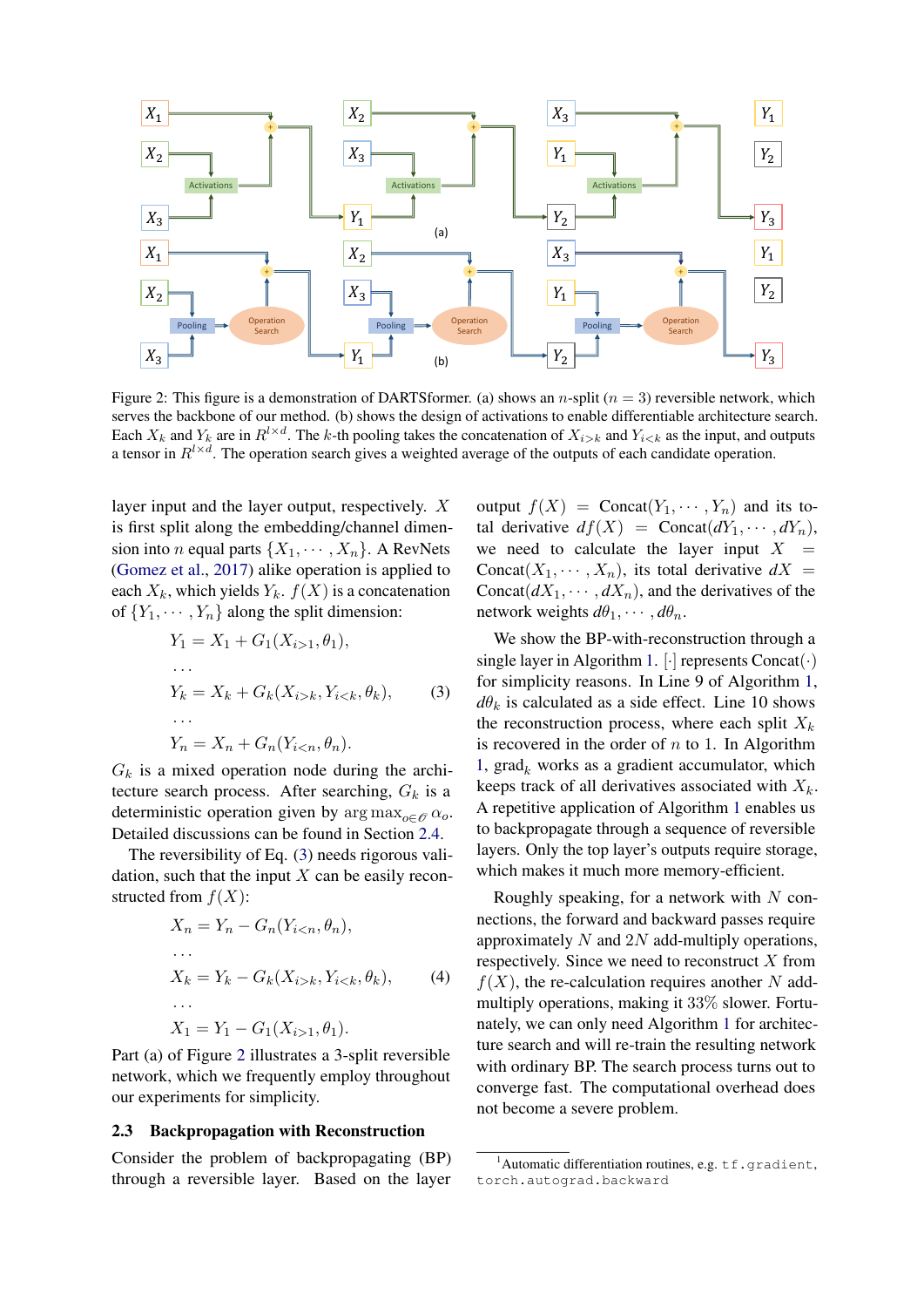<span id="page-3-2"></span>Algorithm 1 BP-with-reconstruction Algorithm for Multi-Split Reversible Networks

## Input:

Layer output:  $f(X) = [Y_1, \cdots, Y_n];$ Total derivatives:  $df(X) = [dY_1, \cdots, dY_n];$ Operations:  $G_1, \cdots, G_n$ ;

### Output:

Layer input:  $X = [X_1, \cdots, X_n];$ Derivatives of  $X: dX = [dX_1, \cdots, dX_n];$ 1:  $X = \{\}; dX = \{\}; Y = \{Y_1, \cdots, Y_n\}$ 2: for  $k$  in  $n$  to  $1$  do 3:  $C = Y_k; Y = Y \setminus \{Y_k\}$ 4: if  $k == n$  then 5: grad<sub>k</sub> =  $dY_k$ 6: else 7:  $\text{grad}_k = dY_k + C.\text{grad}$ 8: end if 9:  $g_k = G_k(X, Y, \theta_k)$ ;  $g_k$ .backward<sup>[1](#page-2-3)</sup>(grad<sub>k</sub>) 10:  $X_k = C - g_k; X = X \cup \{X_k\}$ 11: end for 12:  $dX_1 = \text{grad}_1, dX = \{dX_1\}$ 13: for k in 2 to  $n$  do 14:  $dX_k = X_k$ .grad + grad<sub>k</sub> 15:  $dX = dX \cup \{dX_k\}$ 16: end for

## <span id="page-3-1"></span>2.4 DARTS with Multi-split Reversible **Networks**

Performing DARTS based on n-split reversible networks only requires specifying each  $G_k$  in Eq. [\(3\)](#page-2-1). Suppose that each  $X_k \in R^{l \times d_n}$  (*l* is the sequence length and d is the hidden size,  $d_n = \frac{d}{n}$  $\frac{d}{n}$ ), and that each  $Y_k$  has the same size as  $X_k$ . The input of  $G_k$ contains  $n-1$  tensors in  $R^{l \times d_n}$ . To enable elementwise addition with  $X_k$ , the output of  $G_k$  must also be in  $R^{l \times d_n}$ .

 $G_k$  is factorized into two parts. The first part is a pooling operation, which takes an  $l \times d_n \times (n-1)$ tensor as input, and outputs an  $l \times d_n \times 1$  tensor. The second part is a mixed operation search node.  $G_k$  is calculated as follows:

$$
H_k = \text{Pooling}(X_{i>k}, Y_{i  
\n
$$
G_k = \sum_{o \in \mathcal{O}} \frac{\exp(\alpha_o^k)}{\sum_{o' \in \mathcal{O}} \exp(\alpha_{o'}^k)} o(H_k),
$$
\n(5)
$$

where  $\alpha_k$  is randomly initialized. Figure [3](#page-3-3) shows the design of  $G_k$ . By substituting each  $G_k$  in Eq. [\(3\)](#page-2-1) with Eq. [\(5\)](#page-3-4), we are able to use Algorithm [1](#page-3-2) to perform memory-efficient DARTS. We call this

<span id="page-3-3"></span>

Figure 3: Pooling and operation search in each split.

method *DARTSformer*, which is illustrated by Part (b) of Figure [2](#page-2-2) in a 3-split case.

The overall search space size is critical to the performance of DARTSformer. In our experiments, we focus on sequence-to-sequence tasks where the encoder and the decoder are searched simultaneously. Suppose that we have an  $m$ -split encoder and an  $n$ -split decoder. We search  $s$  consecutive layers. For example,  $s = 2$  means that we search within a 2-layer encoder block. Each layer in the block is an  $m$ -split reversible layer. The encoder contains several identical 2-layer blocks, the same to the decoder. The search space is of size  $|\mathcal{O}|^{s(m+n)}$ . If  $|\mathcal{O}|$  is large, it can easily introduce a large search space even with small  $m, n$  and  $s$ .

#### <span id="page-3-0"></span>2.5 Instantiation

We describe the instantiation of DARTSformer in this section.

**Operation Set** The candidate operation set  $\mathcal{O}$  is defined as follows:

- Standard Conv  $w \times 1$  : for  $w \in \{3, 5, 7, 11\}$ .
- Dynamic Conv  $w \times 1$  : for  $w \in \{3, 7, 11, 15\}$ .
- Self Attention.
- Cross Attention: Only available to decoder.
- Gated Linear Unit (GLU).
- FFN.
- Zero: Return a zero tensor of the input size.
- Identity: Return the input.

<span id="page-3-4"></span>The Dynamic Conv is from [Wu et al.](#page-10-5) [\(2019\)](#page-10-5). The Self Attention, Cross Attention and FFN are from [Vaswani et al.](#page-10-4) [\(2017\)](#page-10-4). We use 8 attention heads. The GLU is from [Dauphin et al.](#page-9-5) [\(2017\)](#page-9-5).

Residual connections [\(He et al.,](#page-9-6) [2016\)](#page-9-6) and layer normalization [\(Ba et al.,](#page-8-1) [2016\)](#page-8-1) are crucial for convergence in training Transformers [\(Vaswani et al.,](#page-10-4) [2017\)](#page-10-4). To make our network fully reversible, these two tricks can not be used directly. Instead, we put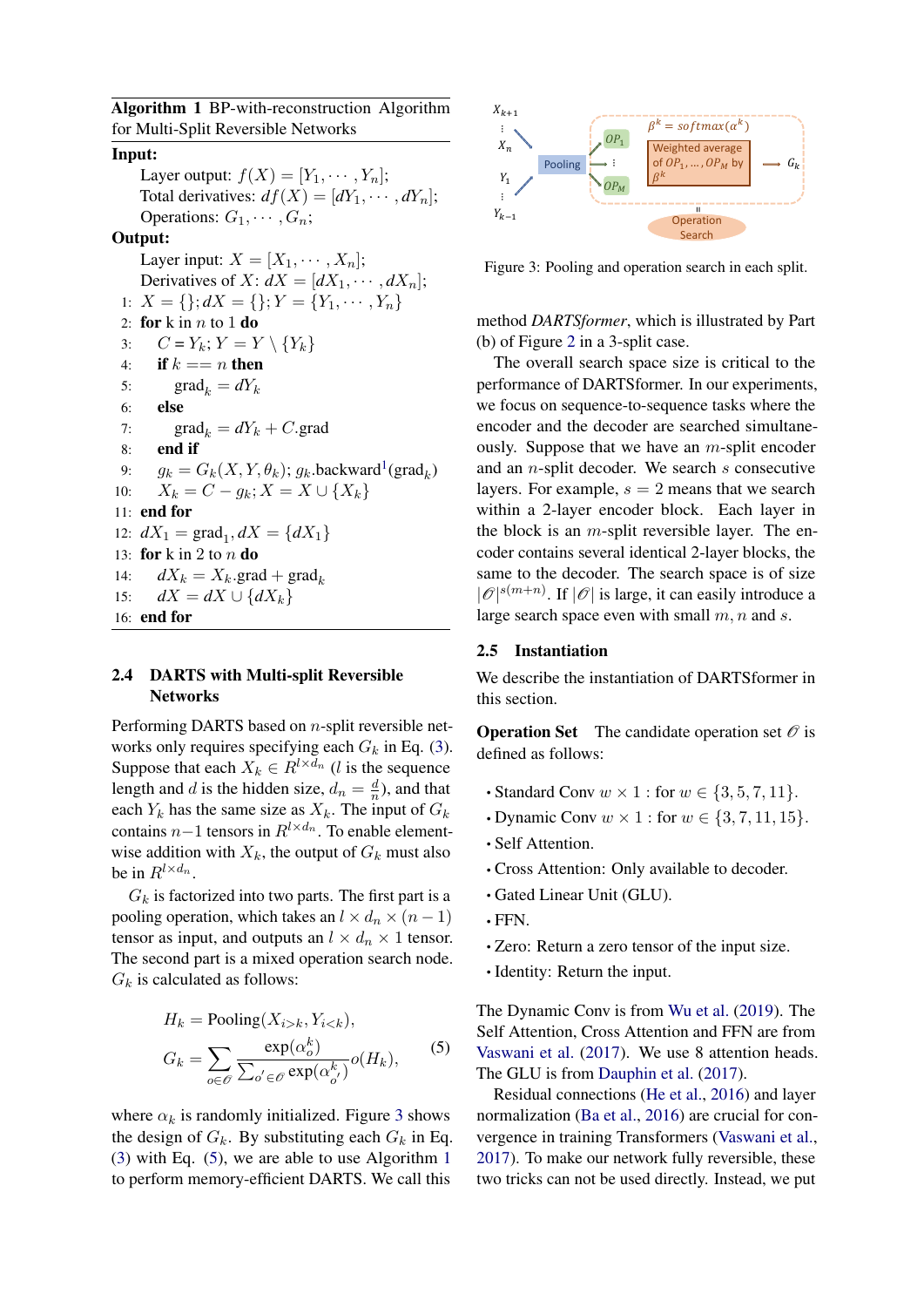<span id="page-4-0"></span>Algorithm 2 The framework of DARTSformer

### Input:

Operation set:  $\mathcal{O}$ , Search parameters:  $\alpha$ ; Network weights:  $\theta$ ;

## Output:

Best candidate network:  $\mathcal{N}_{final}$ ;

- 1: Setup a multi-split reversible network with operation search nodes  $\mathcal{N}_{super}(\mathscr{O}, \alpha, \theta)$ .
- 2: while  $\alpha$  not converge do
- 3: Update  $\theta$  by Algorithm [1](#page-3-2) with  $L_{train}$ .
- 4: Update  $\alpha$  by Algorithm [1](#page-3-2) with  $L_{val}$ .
- 5: end while
- 6: Get  $\mathcal{N}_{final}(\mathcal{O}, \alpha, \theta)$  with Eq. [\(2\)](#page-1-2).

the residual connections and layer normalization within each operation  $\tilde{o}(X) = \text{LayerNorm}(X +$  $o(X)$ , except for Zero and Identity.

**Encoder and Decoder** We use an  $n$ -split encoder and an  $(n+1)$ -split decoder for DARTSformer. Each  $G_k$  in the encoder takes the format of Eq. [\(5\)](#page-3-4). Instead for the decoder,  $G_{k\leq n+1}$  still follows Eq. [\(5\)](#page-3-4), but the operation for the last split  $G_{n+1}$  is fixed as Cross Attention. Our experiments show that this constraint on the decoder yields architectures with better performances.

Search and Re-train We summarize the entire framework of DARTSformer in Algorithm [2.](#page-4-0) Note that the search process is the most memory intensive part, such that we use BP-with-reconstruction as shown in Line 2-5 of Algorithm [2.](#page-4-0)

### 3 Experiment Setup

### <span id="page-4-2"></span>3.1 Datasets

We use three standard datasets to perform our experiments as [So et al.](#page-10-1) [\(2019\)](#page-10-1): (1) WMT'18 English-German (En-De) without ParaCrawl, which consists of 4.5 million training sentence pairs. (2) WMT'14 French-English (En-Fr), which consists of 36 million training sentence pairs. (3) WMT'18 English-Czech (En-Cs), again without ParaCrawl, which consists of 15.8 million training sentence pairs. Tokenization is done by Moses<sup>[2](#page-4-1)</sup>. We employ BPE [\(Sennrich et al.,](#page-10-6) [2016\)](#page-10-6) to generate a shared vocabulary for each language pair. The BPE merge operation numbers are 32K (WMT'18 En-De), 40K (WMT'14 En-Fr), 32K (WMT'18 En-Cs). We discard sentences longer than 250 tokens. For the retraining validation set, we randomly choose 3300

sentence pairs from the training set. The evaluation metric is *BLEU* [\(Papineni et al.,](#page-9-7) [2002\)](#page-9-7). We use beam search for test sets with a beam size of 5, and we tune the length penalty parameter from 0.5 to 1.0. Suppose the input length is  $m$ , and the maximum output length is  $1.2m + 10$ .

### <span id="page-4-3"></span>3.2 Search Configuration

The architecture searches are all run on WMT'14 En-De. DARTS is a bilevel optimization process, which updates network weights  $\theta$  on one dataset and search parameters  $\alpha$  on another dataset. We split the 4.5 million sentence pairs into 2.5/2.0 million for  $\theta$  and  $\alpha$ . Both  $L_{train}$  and  $L_{val}$  are cross entropy loss with a label smoothing factor of 0.1. The split number  $n$  is 2 for the encoder and 3 for the decoder. We set  $s$  to 1 or 2, which means the super network contains several identical 1-layer or 2-layer blocks. The candidate operations are detailed in Section [2.5,](#page-3-0) where  $|\mathcal{O}| = 13/14$  for encoder and decoder, respectively. Along the analysis in Section [2.4,](#page-3-1) the largest size of the search space is around 1 billion. We use a factorized word embedding matrix to save memory.  $|V|$  is the vocabulary size, and  $d$  is the hidden size. The original word embedding matrix  $E \in R^{|V| \times d}$  is factorized into a multiplication of two matrices of size  $|V| \times e$  and  $e \times d$ , where  $e \ll d$ . We let e denote the embedding size. We set  $e = 256$ ,  $d = 960$ . During searching, we set the dropout probability to 0.1. Two Adam optimizers [\(Kingma and Ba,](#page-9-8) [2015\)](#page-9-8) are used for updating  $\theta$  and  $\alpha$ , with  $\beta_1 = 0.9$  and  $\beta_2 = 0.98$ . For  $\theta$ , we use the same learning rate scheduling strategy as done in [Vaswani et al.](#page-10-4) [\(2017\)](#page-10-4) with a warmup step of 10000. The maximum learning rate is set to  $5 \times 10^{-4}$ . For  $\alpha$ , we fix the learning rate to 3  $\times$  10<sup>-4</sup> with a weight decay of 1  $\times$  10<sup>-3</sup>, which is the same as [Liu et al.](#page-9-2) [\(2018\)](#page-9-2) does.

DARTSformer requires us to specify a pooling operation as stated in Eq. [\(5\)](#page-3-4). We experiment with both max pooling and average pooling. All searches run on the same 8 NVIDIA V100 hardware. We use a batch size of 5000 tokens per GPU and save a checkpoint every 10,000 updates (5000 for  $\theta$  and 5000 for  $\alpha$ ). Our search process finalizes after 60,000 updates.

#### 3.3 Training Details

All the networks derived from the saved checkpoints are re-trained on WMT'14 En-De to select the best performing one. We then train the selected network on all datasets in Section [3.1](#page-4-2) to

<span id="page-4-1"></span><sup>2</sup> https://github.com/moses-smt/mosesdecoder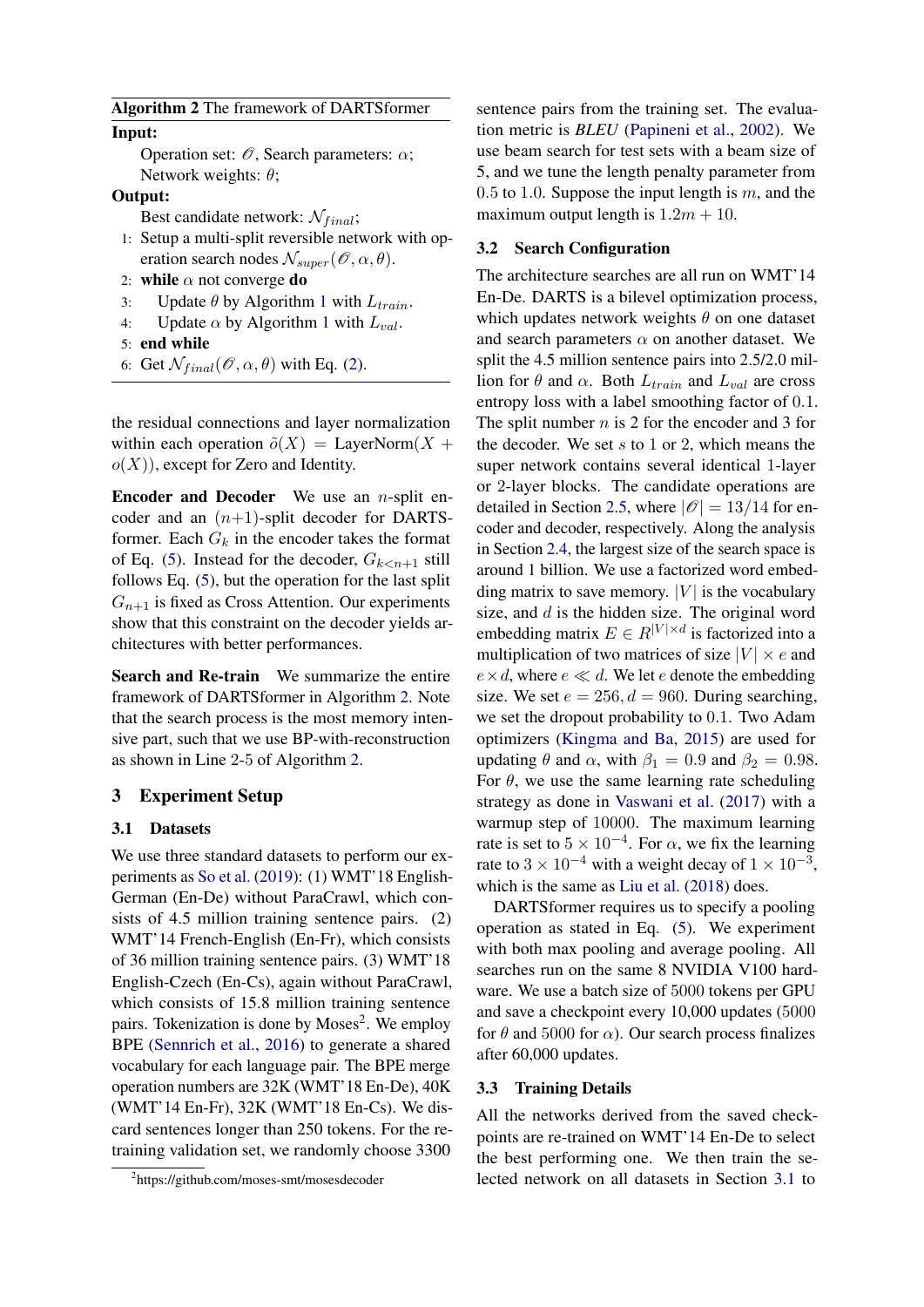<span id="page-5-0"></span>

| Model              | Pooling | Search $s$<br><b>Lavers</b> | Model<br><b>Size</b> | <b>BLEU</b> |
|--------------------|---------|-----------------------------|----------------------|-------------|
| <b>Transformer</b> |         |                             | 61.1M                | 27.7        |
| EТ                 |         |                             | 64.1M                | 28.2        |
| Sampling           | max     | 2                           | 60.1M                | 18.7        |
| Sampling           | avg     | 2                           | 61.6M                | 16.8        |
| <b>DARTSformer</b> | max     | 1                           | 64.5M                | 27.9        |
| <b>DARTSformer</b> | max     | 2                           | 65.2M                | 28.4        |
| <b>DARTSformer</b> | avg     | 1                           | 66.0M                | 28.3        |
| <b>DARTSformer</b> | avg     | $\mathfrak{D}$              | 63.4M                | 28.3        |

Table 1: BLEU scores of various search setups on WMT'14 En-De test set. ET is the Evolved Transformer [\(So et al.,](#page-10-1) [2019\)](#page-10-1). We use a 2-split encoder and a 3-split decoder.

<span id="page-5-3"></span>

| <b>Model</b>       | <b>Pooling Splits BLEU</b> |     |      |
|--------------------|----------------------------|-----|------|
| DARTSformer        | max                        | 2,3 | 28.4 |
| <b>DARTSformer</b> | max                        | 3,4 | 28.0 |
| <b>DARTSformer</b> | max                        | 4,5 | 27.4 |
| <b>DARTSformer</b> | avg                        | 2,3 | 28.3 |
| <b>DARTSformer</b> | avg                        | 3,4 | 27.9 |
| <b>DARTSformer</b> | avg                        | 4,5 | 27.1 |

Table 2: BLEU scores of DARTSformer with different split numbers on WMT'14 En-De test set. We use an  $n$ split encoder and an  $n + 1$ -split decoder. We searching through 2 consecutive layers.

verify its generalization ability. We follow the settings of [So et al.](#page-10-1) [\(2019\)](#page-10-1) with both a base model and a big model. For the base model, we still use  $e = 256, d = 960$  without re-scaling. For the big model, we set  $e = 512$ ,  $d = 1824$ . Unless otherwise stated, all the training run on 8 Tesla V100 GPU cards with the batch size of 5000 tokens per card.

#### 4 Results

### <span id="page-5-5"></span>4.1 Comparison Between Search Setups

We search through a different number of consecutive layers with different pooling operations. For retraining, we use the same learning rate scheduling strategy as in searching. We also keep the dropout rate unchanged. Results are summarized in Table [1.](#page-5-0) DARTSformers yields better results than standard Transformers in all experimental setups. The maximum performance gain is 0.7 BLEU with max pooling when searching through 2 consecutive lay-

<span id="page-5-2"></span>

| Model                                  | Price | <b>Steps Hardware</b>             |
|----------------------------------------|-------|-----------------------------------|
| ET                                     |       | \$150k $4.2 \times 10^8$ 200 TPUs |
| DARTSformer $$1.25k$ $4.8 \times 10^5$ |       | 8 V <sub>100</sub>                |

Table 3: Comparison for search cost between Evolved Transformer (ET; [So et al.](#page-10-1) [2019\)](#page-10-1) and DARTSformer. The price for ET is from [Strubell et al.](#page-10-7) [\(2019\)](#page-10-7).

<span id="page-5-4"></span>

Figure 4: Architecture searched by DARTSformer.

ers. Also, DARTSformer achieves slightly better results than the Evolved Transformer in three out of four runs.

We compare the search cost between the Evolved Transformers and DARTSformer from various aspects. DARTSformer takes about 40 hours to run on an AWS p[3](#page-5-1)dn.24xlarge node<sup>3</sup>. The price for a single run of search is about \$1.25k. As reported by [Strubell et al.](#page-10-7) [\(2019\)](#page-10-7), the search process of Evolved Transformer takes up to \$150k, which is extremely expensive. As for hardware, the evolutionary search employs 200 TPU V.2 chips to run, while our method only uses 8 NVIDIA V100 cards. The reason for the evolutionary search algorithm's huge cost is that it requires training multiple candidate networks from scratch. We compare the number of parameter update steps in Table [3.](#page-5-2) The evolutionary search needs approximately 874 times more update steps than our method.

A simple sampling-based NAS method [\(Guo](#page-9-9) [et al.,](#page-9-9) [2020\)](#page-9-9) can also reduce memory consumption.

<span id="page-5-1"></span><sup>3</sup> https://aws.amazon.com/ec2/instance-types/p3/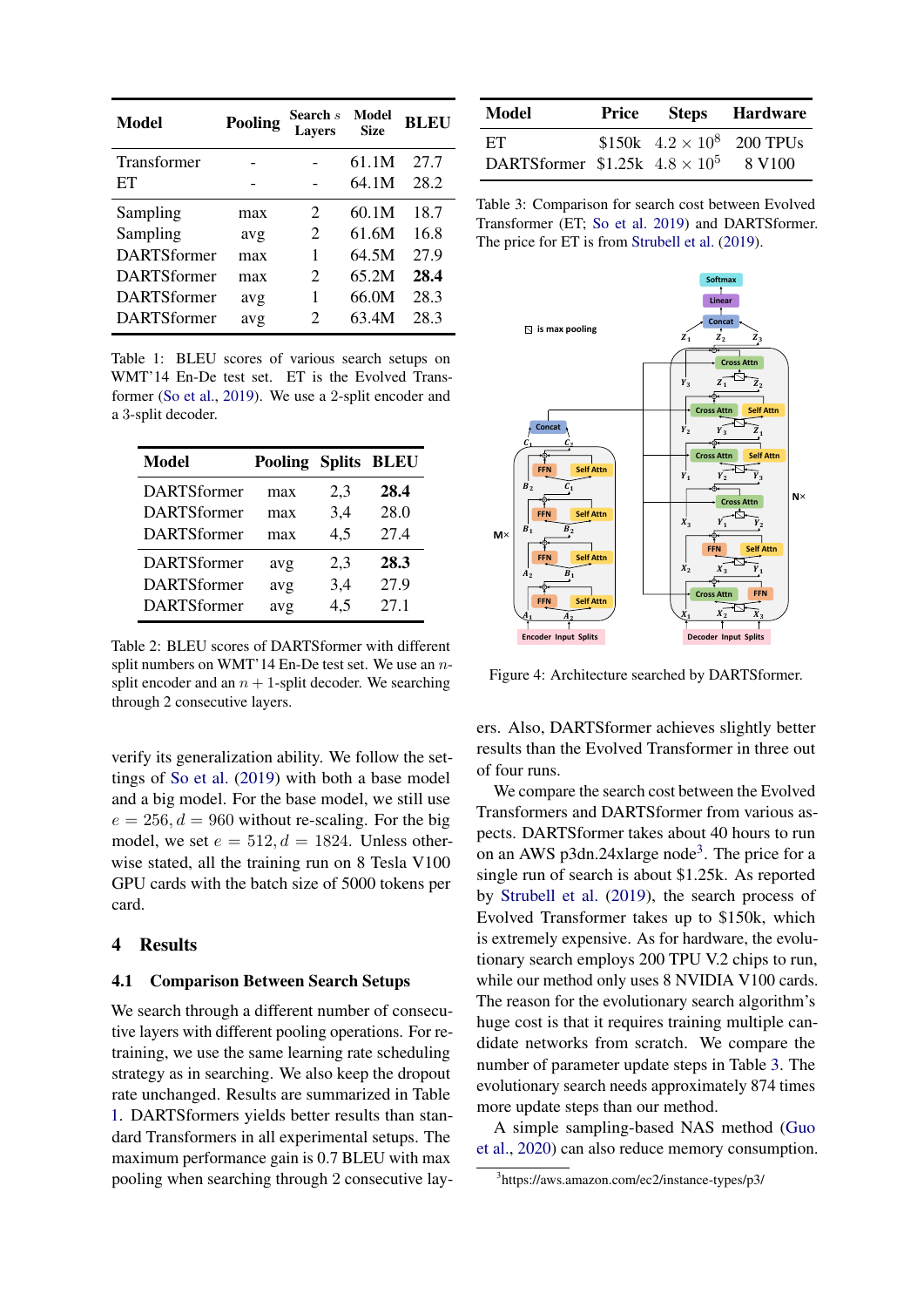For each batch of training data, we set  $G_k$  in Eq. [\(5\)](#page-3-4) as a uniformly sampled operation from the candidate set  $\mathcal O$ . The search parameters  $\alpha$  are discarded, and the resulting network is produced from an evolutionary search by evaluating on the re-training validation set. This method performs poorly in machine translation, as shown in Table [1.](#page-5-0) We find that sampling-based methods favor large-kernel convolutions and that the resulting architectures tend to generate repetitive sentences.

We also experiment with increased split numbers. As shown in Table [2,](#page-5-3) an increased split number hurts the translation performance. The best results are all achieved by the smallest split. Also, the search process is harder to converge as the search space becomes too large. The re-training and inference speed will slow down when increasing the split number because more recurrence are introduced in the calculation as shown in Eq. [\(3\)](#page-2-1).

In the following sections, we try the best search result (DARTSformer + search 2 layers + 2 split + max pooling) in various sequence-to-sequence tasks to see its generalization ability. We show this searched architecture in Figure [4.](#page-5-4)

# <span id="page-6-1"></span>4.2 Performance of DARTSformer on Other **Datasets**

First, we train DARTSformer with a base model size on three translation tasks in Section [3.1.](#page-4-2) We would like to see whether DARTSformer only performs well on the task used for architecture search or generalizes to related tasks. Second, we scale up the model size and the batch size to see whether the performance gain of DARTSformer still exists. We compare DARTSformer with standard Transformers and Evolved Transformers with similar model sizes. Following [Vaswani et al.](#page-10-4) [\(2017\)](#page-10-4), the parameter size is around 62.5M/214.7M for the base model and big model, respectively. To match the settings of [So et al.](#page-10-1) [\(2019\)](#page-10-1) when training big models, we increase the dropout rate to 0.3 and the learning rate to  $1 \times 10^{-3}$ . We also accumulate gradients for two batches.

Results are shown in Table [4.](#page-6-0) At the base model size, DARTSformer steadily outperforms standard Transformers. We achieved the same translation quality (28.4 BLEU, reported by [Vaswani et al.](#page-10-4) [\(2017\)](#page-10-4)) as the original big Transformer in WMT'14 En-De, with about 69% fewer parameters. Also, the maximum BLEU gain is 0.9 in WMT'14 En-Cs, which is not the dataset we conduct our architecture

<span id="page-6-0"></span>

| Models                             | $En$ -De | $En-Fr$ | $En-Cs$ |  |
|------------------------------------|----------|---------|---------|--|
| <b>Transformer</b>                 | 27.7     | 40.0    | 27.0    |  |
| ET (So et al., 2019)               | 28.2     | 40.6    | 27.6    |  |
| <b>DARTSformer</b>                 | 28.4     | 40.1    | 27.9    |  |
| (a) Comparison for Base Model Size |          |         |         |  |
| Models                             | $En$ -De | $En-Fr$ | $En-Cs$ |  |
| Transformer                        | 29.1     | 41.2    | 28.1    |  |
| ET (So et al., 2019)               | 29.3     | 41.3    | 28.2    |  |
| <b>DARTSformer</b>                 | 29.8     | 41.3    | 28.5    |  |

(b) Comparison for Big Model Size

Table 4: BLEU scores on WMT'14 translation tasks. ET is the Evolved Transformer. We use the best search result from different DARTSformer search setups.

search on. As for Evolved Transformers, we surpass their performance in two out of three datasets, and our search algorithm is more computationally efficient. At the big model size, DARTSformer exceeds both standard Transformers and Evolved Transformers, which indicates the good generalization ability of DARTSformer.

# 4.3 Performance of DARTSformer vs. Parameter Size

In Section [4.2,](#page-6-1) DARTSformer consistently improves the performance with a model size comparable to the base and big Transformers. We are wondering whether the performance increase exists with smaller model sizes. We experiment with a spectrum of model sizes for standard Transformers and DARTSformer on WMT'14 En-De. Specifically, we use four embedding sizes for standard Transformers, [small:128, medium:256, base:512, big:1024], where its hidden size is identical to the embedding size. We also adjust the model size of DARTSformer accordingly. For base and big models, we use the results from Section [4.2.](#page-6-1) For small and medium models, we set the learning rate to  $5 \times 10^{-4}$ , the dropout probability to 0.1, and update the model parameters for 200,000 steps on the same 8 NVIDIA V100 hardware.

Figure [5](#page-7-0) shows the results for both architectures. DARTSformer performs better than standard Transformers at all sizes. The BLEU increase is [1.3/0.9/0.7/0.7] for [small/medium/base/big] models. An interesting fact is that the performance gap between two models tends to be smaller as we increase the model size, which is also observed in [So](#page-10-1)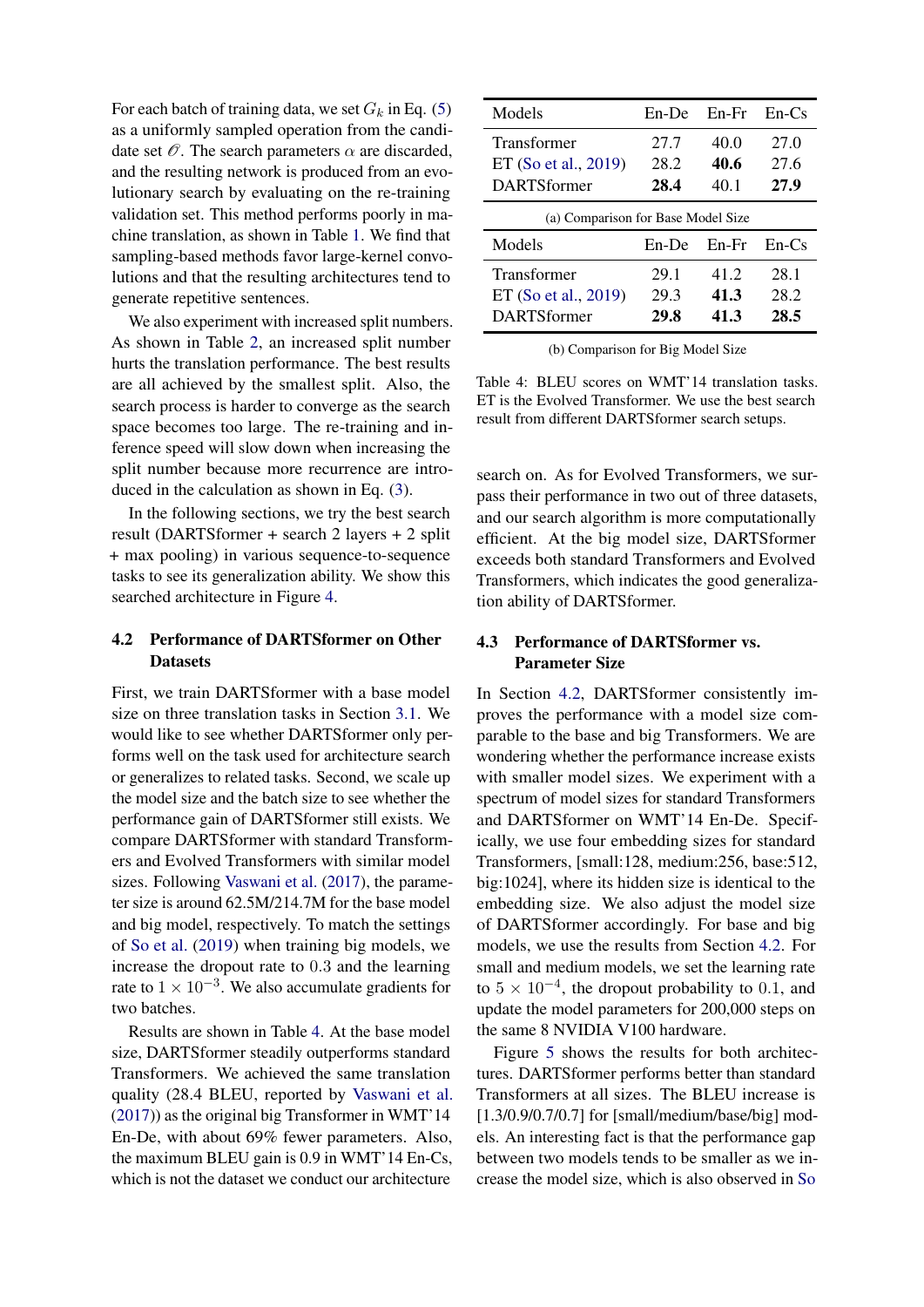<span id="page-7-0"></span>

Figure 5: BLEU comparison between DARTSformer and standard Transformers with different model sizes.

[et al.](#page-10-1) [\(2019\)](#page-10-1). Based on this observation, DARTSformer is more pronounced for environments with resource limitations, such as mobile phones. A possible reason for the decreased performance gap at larger model sizes is that the effect of overfitting becomes more important. We expect that some data augmentation skills [\(Sennrich et al.,](#page-10-8) [2015;](#page-10-8) [Edunov](#page-9-10) [et al.,](#page-9-10) [2018;](#page-9-10) [Qu et al.,](#page-9-11) [2020\)](#page-9-11) might be of help.

### 4.4 The Impact of Search Hidden Size

The main motivation for our presented method is that we want to search in a large hidden size to reduce the performance gap between searching and re-training. However, whether this gap exists needs rigorous validation. Otherwise, it would suffice to instead use a small hidden size  $d$  in architecture search, and then increase d after search for training the actual model. We experiment with 4 search hidden sizes, namely,  $e = 128, d = 120$  (tiny),  $e = 128, d = 240$  (small),  $e = 256, d = 480$ (medium),  $e = 256$ ,  $d = 960$  (DARTSformer).  $e$ is the word embedding size and  $d$  is the hidden size as described in Section [3.2.](#page-4-3) After obtaining the searched model, we set the model size to  $e =$  $256, d = 960$ , and re-train it on WMT'14 En-De.

The results are summarized in Table [5,](#page-7-1) which clearly shows that the translation quality is improving as the search hidden size gets larger. Also, note that when searching with tiny, small and medium settings, the final BLEU scores fall behind that of standard transformers. We argue that if one wants to evaluate the searched model in large model sizes, it is important to search with large hidden sizes. Further more, we directly apply DARTS with standard transformer as the backbone model. We set  $e = 320, d = 320$ . A larger search hidden size often causes memory failure due to the storage

<span id="page-7-1"></span>

| <b>Search Settings</b> | e.  | d.  | <b>BLEU</b> |
|------------------------|-----|-----|-------------|
| Tiny                   | 128 | 120 | 24.2        |
| Small                  | 128 | 240 | 26.3        |
| Medium                 | 256 | 480 | 27.5        |
| <b>DARTSformer</b>     | 256 | 960 | 28.4        |
| DARTS + Transformer    | 320 | 320 | 27.7        |
| Transformer            |     |     | 27.7        |

Table 5: BLEU scores of DARTS with different search hidden sizes on WMT'14 En-De test set. All searched architectures are re-trained with a parameter size similar to DARTSformer.

of many intermediate hidden states. As shown in Table [5,](#page-7-1) We can see that searching with a small hidden size yields no performance gain on the standard transformer.

# 5 Related Work

Architecture Search The field of neural architecture search (NAS) has seen advances in recent years. In the early stage, researchers focus on the reinforcement learning-based approaches [\(Baker](#page-8-2) [et al.,](#page-8-2) [2016;](#page-8-2) [Zoph and Le,](#page-10-9) [2016;](#page-10-9) [Cai et al.,](#page-8-3) [2018a;](#page-8-3) [Zhong et al.,](#page-10-10) [2018\)](#page-10-10) and evolution-based approaches [\(Liu et al.,](#page-9-12) [2017;](#page-9-12) [Real et al.,](#page-10-11) [2017;](#page-10-11) [Miikkulainen](#page-9-13) [et al.,](#page-9-13) [2019;](#page-9-13) [So et al.,](#page-10-1) [2019;](#page-10-1) [Wang et al.,](#page-10-2) [2020\)](#page-10-2). These methods can produce architectures that outperform human-designed ones [\(Zoph et al.,](#page-10-12) [2018;](#page-10-12) [Real et al.,](#page-10-0) [2019\)](#page-10-0). However, the computational cost is almost unbearable since it needs to fully train and evaluate every candidate network found in the search process. Weight sharing [\(Brock et al.,](#page-8-4) [2017;](#page-8-4) [Pham et al.,](#page-9-1) [2018\)](#page-9-1) is a practical solution where a super network is trained, and its sub-graphs form the search space. [Liu et al.](#page-9-2) [\(2018\)](#page-9-2) proposed DARTS to use search parameters together with a super network, which allows searching with gradient descent. Gradient-based methods [\(Cai et al.,](#page-8-5) [2018b;](#page-8-5) [Xie et al.,](#page-10-13) [2018;](#page-10-13) [Chen et al.,](#page-8-0) [2019;](#page-8-0) [Xu et al.,](#page-10-14) [2019;](#page-10-14) [Yao et al.,](#page-10-15) [2020\)](#page-10-15) attracts researchers' attention since it is computationally efficient and easy to implement. We base our method on DARTS and take one step further to reduce the memory consumption of training the super network. Another recent trend is the one-stage NAS [\(Cai et al.,](#page-8-6) [2019;](#page-8-6) [Mei et al.,](#page-9-14) [2019;](#page-9-14) [Hu et al.,](#page-9-15) [2020;](#page-9-15) [Yang et al.,](#page-10-3) [2020\)](#page-10-3). Many NAS algorithms are in two stages. In the first stage, one searches for a good candidate network. In the second stage, the resulting network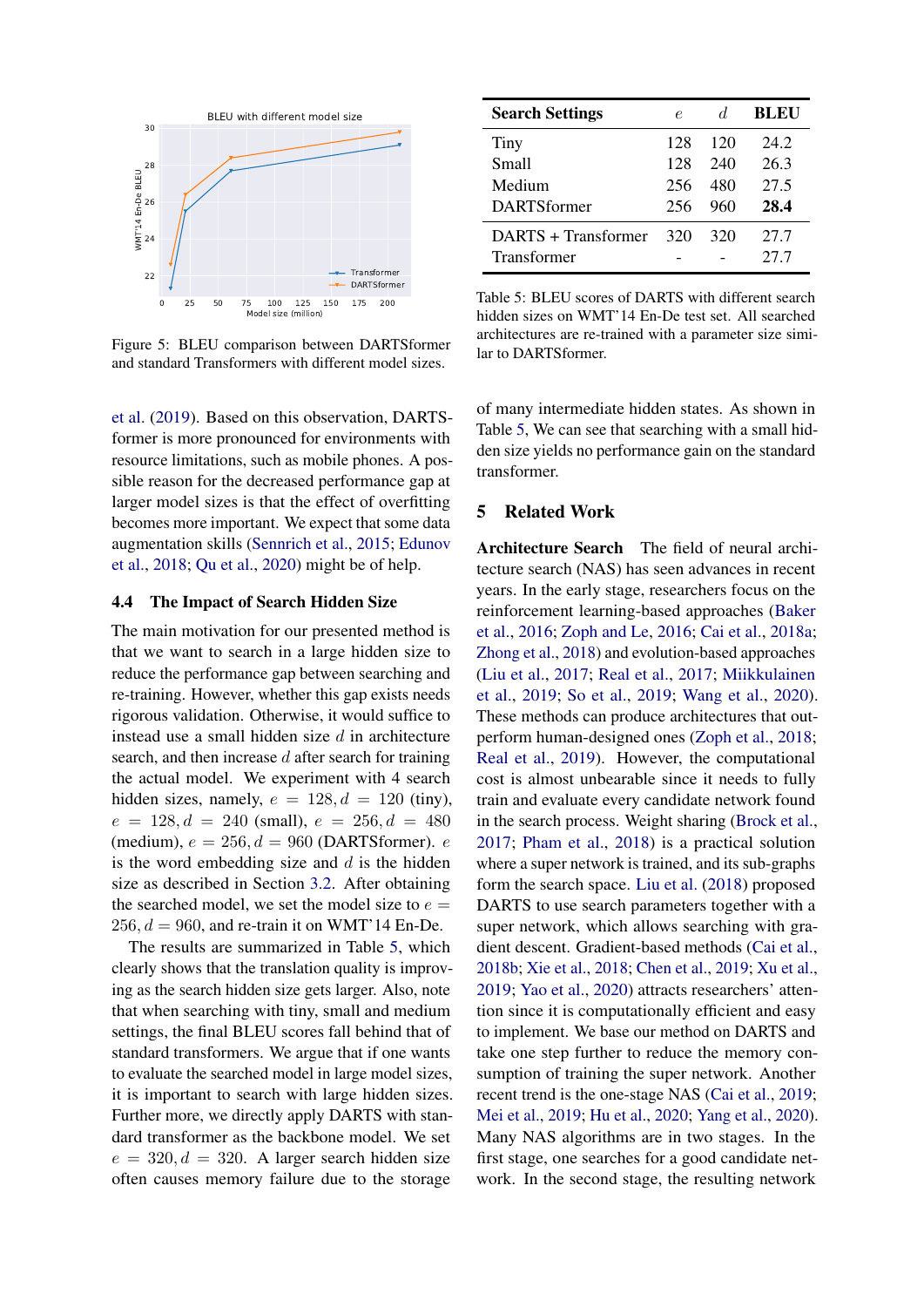is re-initialized and re-trained. One-stage NAS tries to search and optimize the network weights simultaneously. After searching, one can have a ready-to-run network. We use a simple one-stage NAS algorithm [\(Guo et al.,](#page-9-9) [2020\)](#page-9-9) as a baseline in Section [4.1.](#page-5-5)

Reversible networks The idea of reversible networks is first introduced by RevNets [\(Gomez et al.,](#page-9-4) [2017\)](#page-9-4). Later on, [Jacobsen et al.](#page-9-16) [\(2018\)](#page-9-16); [Chang](#page-8-7) [et al.](#page-8-7) [\(2018\)](#page-8-7); [Behrmann et al.](#page-8-8) [\(2019\)](#page-8-8) invented different reversible architectures based on the ResNet [\(He et al.,](#page-9-6) [2016\)](#page-9-6). [MacKay et al.](#page-9-17) [\(2018\)](#page-9-17) extended RevNets to the recurrent network, which is particularly memory-efficient. [Bai et al.](#page-8-9) [\(2019,](#page-8-9) [2020\)](#page-8-10) conducted experiments with reversible Transformers by fixed point iteration. [Kitaev et al.](#page-9-18) [\(2020\)](#page-9-18) combined local sensitive hashing attention with reversible transformers to save memory in training with long sequences. An important application of reversible networks is the flow-based models [\(Kingma and Dhariwal,](#page-9-19) [2018;](#page-9-19) [Huang et al.,](#page-9-20) [2018;](#page-9-20) [Tran et al.,](#page-10-16) [2019\)](#page-10-16). For sequence tasks, [Ma et al.](#page-9-21) [\(2019\)](#page-9-21) achieved success in non-autoregressive machine translation.

# 6 Conclusion

We have proposed a memory-efficient differentiable architecture search (DARTS) method on sequence-to-sequence tasks. In particular, we have first devised a multi-split reversible network whose intermediate layer outputs can be reconstructed from top to bottom by the last layer's output. We have then combined this reversible network with DARTS and developed a backpropagation-withreconstruction algorithm to significantly relieve the memory burden during the gradient-based architecture search process. We have validated the best searched architecture on three translation tasks.

Our method consistently outperforms standard Transformers. We can achieve the same BLEU score as the original big Transformer does with 69% fewer parameters. At a large model size, we surpass Evolved Transformers with a search cost lower by an order of magnitude. Our method is generic to handle other architectures, and we plan to explore more tasks in the future.

### Acknowledgments

Yuekai Zhao and Zhihua Zhang have been supported by the Beijing Natural Science Foundation

(Z190001), National Key Research and Development Project of China (No. 2018AAA0101004), and Beijing Academy of Artificial Intelligence (BAAI).

## **References**

- <span id="page-8-1"></span>Lei Jimmy Ba, Jamie Ryan Kiros, and Geoffrey E. Hinton. 2016. [Layer normalization.](http://arxiv.org/abs/1607.06450) *CoRR*, abs/1607.06450.
- <span id="page-8-9"></span>Shaojie Bai, J Zico Kolter, and Vladlen Koltun. 2019. Deep equilibrium models. In *Advances in Neural Information Processing Systems*, pages 690–701.
- <span id="page-8-10"></span>Shaojie Bai, Vladlen Koltun, and J Zico Kolter. 2020. Multiscale deep equilibrium models. *arXiv preprint arXiv:2006.08656*.
- <span id="page-8-2"></span>Bowen Baker, Otkrist Gupta, Nikhil Naik, and Ramesh Raskar. 2016. Designing neural network architectures using reinforcement learning. *arXiv preprint arXiv:1611.02167*.
- <span id="page-8-8"></span>Jens Behrmann, Will Grathwohl, Ricky T. Q. Chen, David Duvenaud, and Joern-Henrik Jacobsen. 2019. [Invertible residual networks.](http://proceedings.mlr.press/v97/behrmann19a.html) In *Proceedings of the 36th International Conference on Machine Learning*, volume 97 of *Proceedings of Machine Learning Research*, pages 573–582. PMLR.
- <span id="page-8-4"></span>Andrew Brock, Theodore Lim, James M Ritchie, and Nick Weston. 2017. Smash: one-shot model architecture search through hypernetworks. *arXiv preprint arXiv:1708.05344*.
- <span id="page-8-6"></span>Han Cai, Chuang Gan, Tianzhe Wang, Zhekai Zhang, and Song Han. 2019. Once-for-all: Train one network and specialize it for efficient deployment. *arXiv preprint arXiv:1908.09791*.
- <span id="page-8-3"></span>Han Cai, Jiacheng Yang, Weinan Zhang, Song Han, and Yong Yu. 2018a. Path-level network transformation for efficient architecture search. In *International Conference on Machine Learning*, pages 678– 687. PMLR.
- <span id="page-8-5"></span>Han Cai, Ligeng Zhu, and Song Han. 2018b. Proxylessnas: Direct neural architecture search on target task and hardware. *arXiv preprint arXiv:1812.00332*.
- <span id="page-8-7"></span>B. Chang, L. Meng, E. Haber, Lars Ruthotto, David Begert, and E. Holtham. 2018. Reversible architectures for arbitrarily deep residual neural networks. In *AAAI*.
- <span id="page-8-0"></span>Xin Chen, Lingxi Xie, Jun Wu, and Qi Tian. 2019. Progressive differentiable architecture search: Bridging the depth gap between search and evaluation. In *Proceedings of the IEEE/CVF International Conference on Computer Vision*, pages 1294–1303.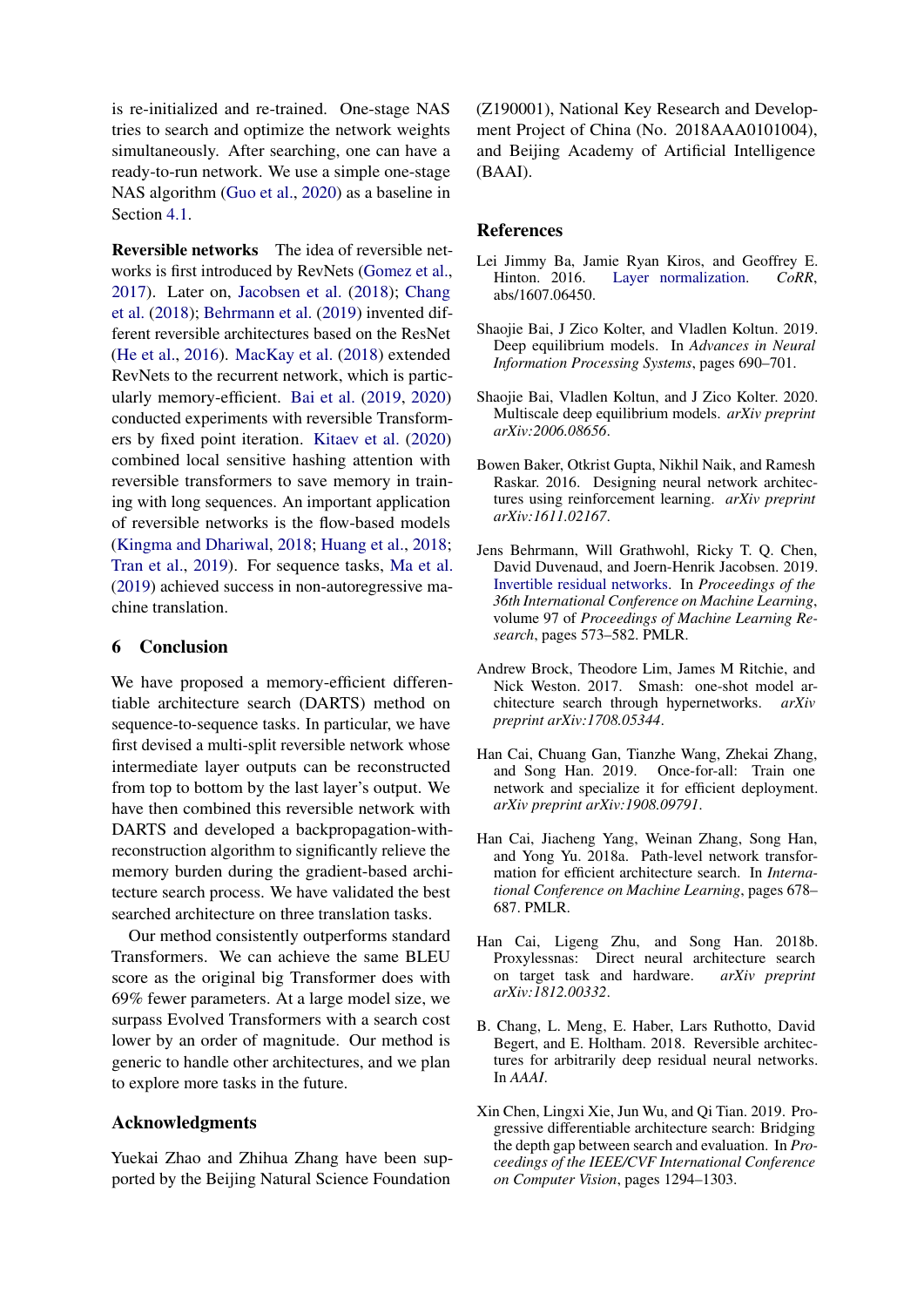- <span id="page-9-5"></span>Yann N Dauphin, Angela Fan, Michael Auli, and David Grangier. 2017. Language modeling with gated convolutional networks. In *International conference on machine learning*, pages 933–941. PMLR.
- <span id="page-9-10"></span>Sergey Edunov, Myle Ott, Michael Auli, and David Grangier. 2018. Understanding back-translation at scale. *arXiv preprint arXiv:1808.09381*.
- <span id="page-9-4"></span>Aidan N Gomez, Mengye Ren, Raquel Urtasun, and Roger B Grosse. 2017. The reversible residual network: Backpropagation without storing activations. In *Advances in neural information processing systems*, pages 2214–2224.
- <span id="page-9-9"></span>Zichao Guo, Xiangyu Zhang, Haoyuan Mu, Wen Heng, Zechun Liu, Yichen Wei, and Jian Sun. 2020. Single path one-shot neural architecture search with uniform sampling. In *European Conference on Computer Vision*, pages 544–560. Springer.
- <span id="page-9-6"></span>Kaiming He, Xiangyu Zhang, Shaoqing Ren, and Jian Sun. 2016. Deep residual learning for image recognition. In *Proceedings of the IEEE conference on computer vision and pattern recognition*, pages 770– 778.
- <span id="page-9-15"></span>Shoukang Hu, Sirui Xie, Hehui Zheng, Chunxiao Liu, Jianping Shi, Xunying Liu, and Dahua Lin. 2020. Dsnas: Direct neural architecture search without parameter retraining. In *Proceedings of the IEEE/CVF Conference on Computer Vision and Pattern Recognition*, pages 12084–12092.
- <span id="page-9-20"></span>Chin-Wei Huang, David Krueger, Alexandre Lacoste, and Aaron Courville. 2018. [Neural autoregressive](http://proceedings.mlr.press/v80/huang18d.html) [flows.](http://proceedings.mlr.press/v80/huang18d.html) volume 80 of *Proceedings of Machine Learning Research*, pages 2078–2087, Stockholmsmässan, Stockholm Sweden. PMLR.
- <span id="page-9-16"></span>Jörn-Henrik Jacobsen, Arnold W.M. Smeulders, and Edouard Oyallon. 2018. [i-revnet: Deep invertible](https://openreview.net/forum?id=HJsjkMb0Z) [networks.](https://openreview.net/forum?id=HJsjkMb0Z) In *International Conference on Learning Representations*.
- <span id="page-9-3"></span>Yufan Jiang, Chi Hu, Tong Xiao, Chunliang Zhang, and Jingbo Zhu. 2019. Improved differentiable architecture search for language modeling and named entity recognition. In *Proceedings of the 2019 Conference on Empirical Methods in Natural Language Processing and the 9th International Joint Conference on Natural Language Processing (EMNLP-IJCNLP)*, pages 3576–3581.
- <span id="page-9-8"></span>Diederik P. Kingma and Jimmy Ba. 2015. [Adam: A](http://arxiv.org/abs/1412.6980) [method for stochastic optimization.](http://arxiv.org/abs/1412.6980) In *3rd International Conference on Learning Representations, ICLR 2015, San Diego, CA, USA, May 7-9, 2015, Conference Track Proceedings*.
- <span id="page-9-19"></span>Durk P Kingma and Prafulla Dhariwal. 2018. [Glow:](http://papers.nips.cc/paper/8224-glow-generative-flow-with-invertible-1x1-convolutions.pdf) [Generative flow with invertible 1x1 convolutions.](http://papers.nips.cc/paper/8224-glow-generative-flow-with-invertible-1x1-convolutions.pdf) In S. Bengio, H. Wallach, H. Larochelle, K. Grauman, N. Cesa-Bianchi, and R. Garnett, editors, *Advances in Neural Information Processing Systems 31*, pages 10215–10224. Curran Associates, Inc.
- <span id="page-9-18"></span>Nikita Kitaev, Łukasz Kaiser, and Anselm Levskaya. 2020. Reformer: The efficient transformer. *arXiv preprint arXiv:2001.04451*.
- <span id="page-9-12"></span>Hanxiao Liu, Karen Simonyan, Oriol Vinyals, Chrisantha Fernando, and Koray Kavukcuoglu. 2017. Hierarchical representations for efficient architecture search. *arXiv preprint arXiv:1711.00436*.
- <span id="page-9-2"></span>Hanxiao Liu, Karen Simonyan, and Yiming Yang. 2018. Darts: Differentiable architecture search. *arXiv preprint arXiv:1806.09055*.
- <span id="page-9-0"></span>Zhichao Lu, Gautam Sreekumar, Erik Goodman, Wolfgang Banzhaf, Kalyanmoy Deb, and Vishnu Naresh Boddeti. 2020. Neural architecture transfer. *arXiv preprint arXiv:2005.05859*.
- <span id="page-9-21"></span>Xuezhe Ma, Chunting Zhou, Xian Li, Graham Neubig, and Eduard Hovy. 2019. [autoregressive conditional sequence generation with](https://doi.org/10.18653/v1/D19-1437) [generative flow.](https://doi.org/10.18653/v1/D19-1437) In *Proceedings of the 2019 Conference on Empirical Methods in Natural Language Processing and the 9th International Joint Conference on Natural Language Processing (EMNLP-IJCNLP)*, pages 4282–4292, Hong Kong, China. Association for Computational Linguistics.
- <span id="page-9-17"></span>Matthew MacKay, Paul Vicol, Jimmy Ba, and Roger Grosse. 2018. Reversible recurrent neural networks. In *Neural Information Processing Systems (NeurIPS)*.
- <span id="page-9-14"></span>Jieru Mei, Yingwei Li, Xiaochen Lian, Xiaojie Jin, Linjie Yang, Alan Yuille, and Jianchao Yang. 2019. Atomnas: Fine-grained end-to-end neural architecture search. *arXiv preprint arXiv:1912.09640*.
- <span id="page-9-13"></span>Risto Miikkulainen, Jason Liang, Elliot Meyerson, Aditya Rawal, Daniel Fink, Olivier Francon, Bala Raju, Hormoz Shahrzad, Arshak Navruzyan, Nigel Duffy, et al. 2019. Evolving deep neural networks. In *Artificial intelligence in the age of neural networks and brain computing*, pages 293–312. Elsevier.
- <span id="page-9-7"></span>Kishore Papineni, Salim Roukos, Todd Ward, and Wei-Jing Zhu. 2002. [Bleu: a method for automatic eval](https://doi.org/10.3115/1073083.1073135)[uation of machine translation.](https://doi.org/10.3115/1073083.1073135) In *Proceedings of the 40th Annual Meeting of the Association for Computational Linguistics*, pages 311–318, Philadelphia, Pennsylvania, USA. Association for Computational Linguistics.
- <span id="page-9-1"></span>Hieu Pham, Melody Guan, Barret Zoph, Quoc Le, and Jeff Dean. 2018. Efficient neural architecture search via parameters sharing. In *International Conference on Machine Learning*, pages 4095–4104. PMLR.
- <span id="page-9-11"></span>Yanru Qu, Dinghan Shen, Yelong Shen, Sandra Sajeev, Jiawei Han, and Weizhu Chen. 2020. [Coda: Contrast-enhanced and diversity-promoting](http://arxiv.org/abs/2010.08670) [data augmentation for natural language understand](http://arxiv.org/abs/2010.08670)[ing.](http://arxiv.org/abs/2010.08670)